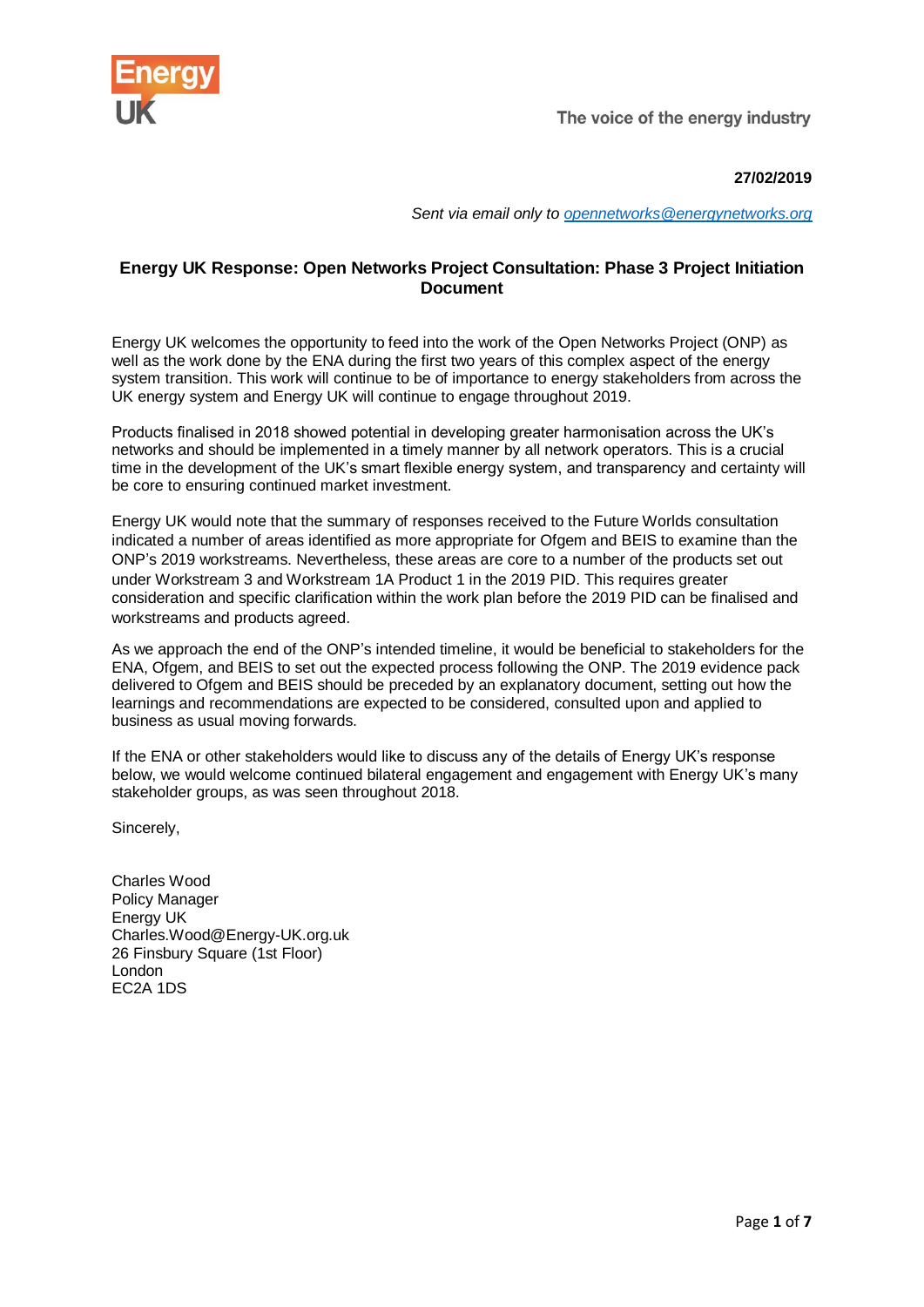

# **Consultation Questions**

## **Q1. Which specific areas of 2019 work or Products are most important to you and why?**

Respecting the ENA's request for most vital focus areas to be set out in this answer, Energy UK would identify the following areas as those which should be prioritised in the Open Networks 2019 workplan:

- **Workstream 1A Product 1: Flexibility Market Principles and Workstream 3 Product 1: Impact Assessment**, particularly in the development of consistent services and mitigation against conflicts of interest.
- **Workstream 1B Product 2: Whole Electricity System FES -** in providing greater visibility of the changing needs of distribution-level networks and encouraging market investment in the right projects at the right locations.
- Prompt progression of 'least regrets' actions, including data provision to market participants and improvement and homogenisation of UK-wide connections processes and other customer interactions.

**Workstream 3 Product 1: Impact Assessment** and **Workstream 1A Product 1: Flexibility Market Principles** are vital to identifying potential conflicts of interest. This will ensure that these can be mitigated or removed to ensure continued market confidence and investment. This should be incorporated into wider Open Networks work as a core consideration ahead of any trials or implementation. Energy UK is looking to compile research on this element of the transition to a smart flexible energy system and provide this to the ENA and Ofgem as additional input on the work of the ONP.

Alignment of UK-wide connections processes will facilitate greater transparency and simplicity for customers across the UK's network areas. This is increasingly important as the number of connecting parties and the types of connecting technologies continue to rise on distribution networks. At the same time, the ONP must continue work to improve connections processes for all customers.

A **Whole Electricity System FES** will enable greater visibility of the changing needs of distributionlevel networks and facilitate greater planning for private and public investment. This is an important step towards addressing uncertainty across the industry. This would also enable initial assessment of the existing gaps in network monitoring capability, directing funding towards appropriate investment in distribution-level network monitoring technology.

### **Q2. Are there any other areas of work or Products you would like to see included in the Open Networks Phase 3 work plan and if yes, why and how should they be prioritised compared with other work?**

#### *Workstream 1A – Flexibility services*

Splitting this workstream into two sections is a sensible approach given the amount of resource required by each area, but it remains important to this workstream, as well as to other workstreams, that consistency and simplicity for market actors be delivered through alignment of DSO services and processes with existing and evolving NGESO balancing services.

Alignment with ESO services should be incorporated into workstream products, and this workstream should be progressed quickly to ensure ongoing DNO trials of flexibility markets and broader DSO strategies from DNOs are aligned. To address this potential gap, Energy UK recommends including the alignment of DSO practices with NGESO practices across all products of Workstream 1A, as it is in *Product 4. DSO Services – Commercial Arrangements*.

It may be appropriate to expand the workstream scope, as set out on page 20 of the PID, from "Good practice for whole system operation between network operators" to "Good practice for system operation between network operators and system operators, and between multiple system operators". It is important to recognise that much of this will be reliant on the developing ESO work plan and National Grid ESO's work on Whole Electricity System Thinking.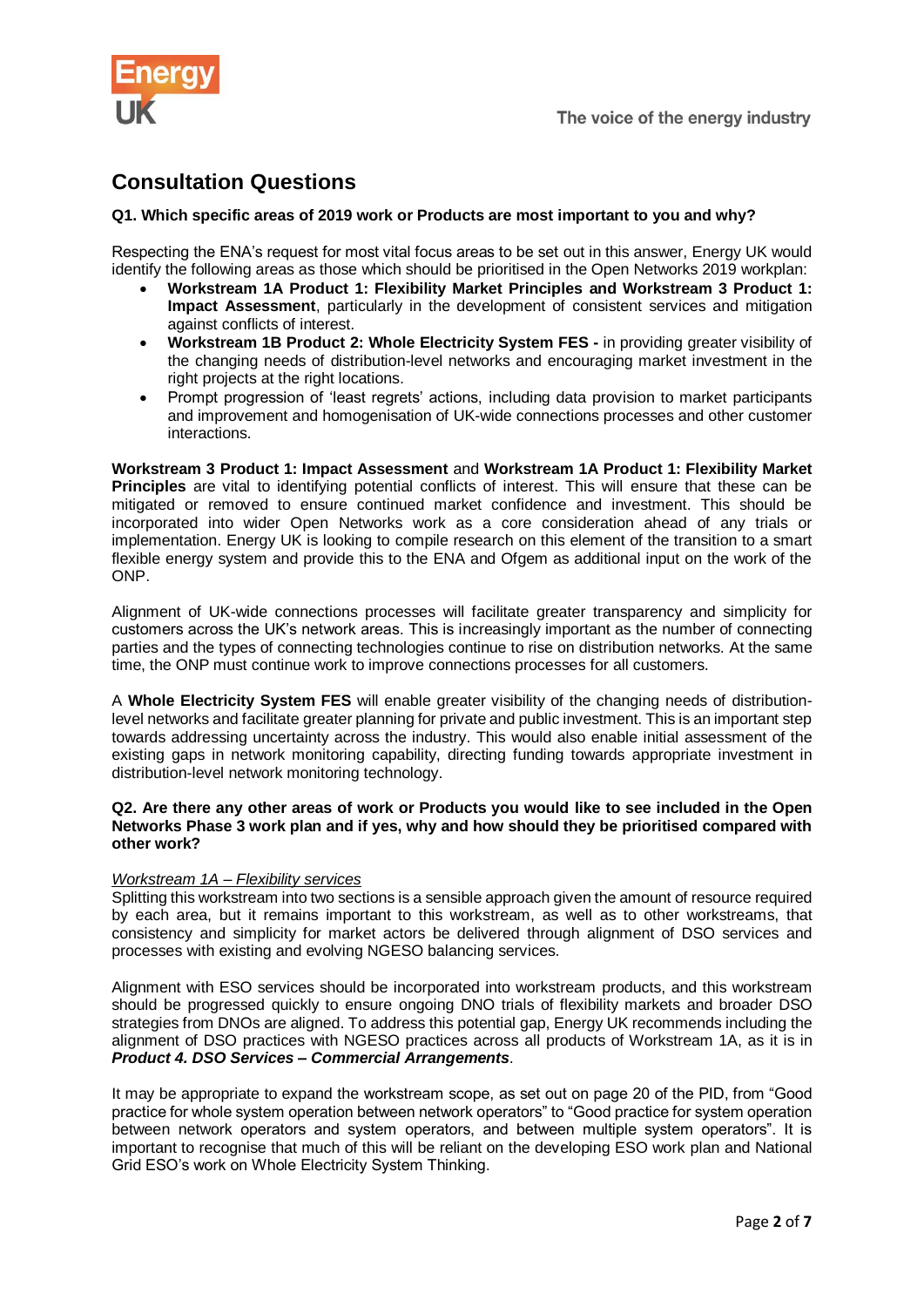

## *Workstream 1B – Whole Electricity System Planning and T-D Data Exchange*

Keeping ESO initiatives out of scope as set out in the plan will enable a divergence of national processes and standards and developing frameworks for DSO bodies. This would result in negative outcomes for market actors and for the electricity system, as divergence could cause issues with conflicting service outcomes and add to complexity for those offering flexibility.

The work of NGESO in modernising balancing services and ensuring whole electricity system outcomes should, therefore, be reflected in the continued development of DSO frameworks and other distributionlevel processes under the ONP.

## *Workstream 2 – Customer Information Provision & Connections*

Whilst the increased level of information provided by a **system wide resource register** will enable greater visibility of DER across the system, the value of this workstream would be greatly improved by the inclusion of a product exploring a **system wide** *network* **resource register**. While the system wide resource register is expected to incorporate some of this greater network visibility, it is important that this is a core focus of this workstream, to ensure that this resource is of maximum benefit to customers.

Setting out best practice for monitoring capabilities across secondary substation, medium voltage, and low voltage network assets to accurately indicate the state of the network will establish greater investment signals for networks and market actors. Developing a method for this information to be shared transparently, with due consideration for data protection and security requirements, will enable greater investment planning from those looking to connect or offer flexibility to the network.

Further consideration of EV readiness should be integrated into workstream 2 and workstream 4 of the project. Whilst the Low Carbon Technologies Working Group has produced useful events and outputs, it remains a closed group consisting of ENA members. Incorporating considerations of the need to continue to decarbonise power, heat and transport and a focus on the whole electricity system impact of this will aid in ensuring that changing requirements for future networks are taken into account.

#### *Workstream 3 – DSO Transition*

It is important to transparency and stakeholder engagement that the full Baringa IA report be published alongside the consultation document to be released under **Product 1: Impact Assessment**, to give stakeholders the ability to assess the analysis fully, applying their own business models and knowledge base to the findings to highlight any gaps or offer additional information.

There is a question over whether or not it is appropriate for the ENA to continue exploring certain areas of Workstream 3, as is described below, but if Workstream 3 does proceed as planned in the PID, conflicts of interest should be examined under this workstream. Given the direct reference made in Action 3.5 of the BEIS / Ofgem Smart Systems & Flexibility Plan, it is important that an exploration of conflicts of interest in the future worlds be continued beyond the Impact Assessment, and that this be progressed in a transparent and inclusive manner.

Energy UK again welcomes the inclusion of conflict of interest examinations in **Workstream 1A Product 1: Flexibility Market Principles**, but finds that a broader examination of potential conflicts of interest between DNO and DSO should be explored under **Workstream 3**. Examining these potential conflicts and the range of options for mitigating potential conflicts will be core to ensuring continued participation in markets by a wide range of stakeholders. As such, this should be explored fully ahead of the implementation of a DSO framework, avoiding network investment in areas later found to be a conflict of interest.

Clarity here would be helpful in terms of directly stating whether or not the ONP will assess the appropriate level of separation between DNO and DSO bodies and functions. If this is to be examined under **Workstream 1A Product 1: Flexibility Market Principles**, this should be clarified. If it is not to be considered by the ONP, then this should be set out clearly to ensure that stakeholders are aware of how this will be taken forwards, as well as better understanding the potential limitations of ONP products and workstreams.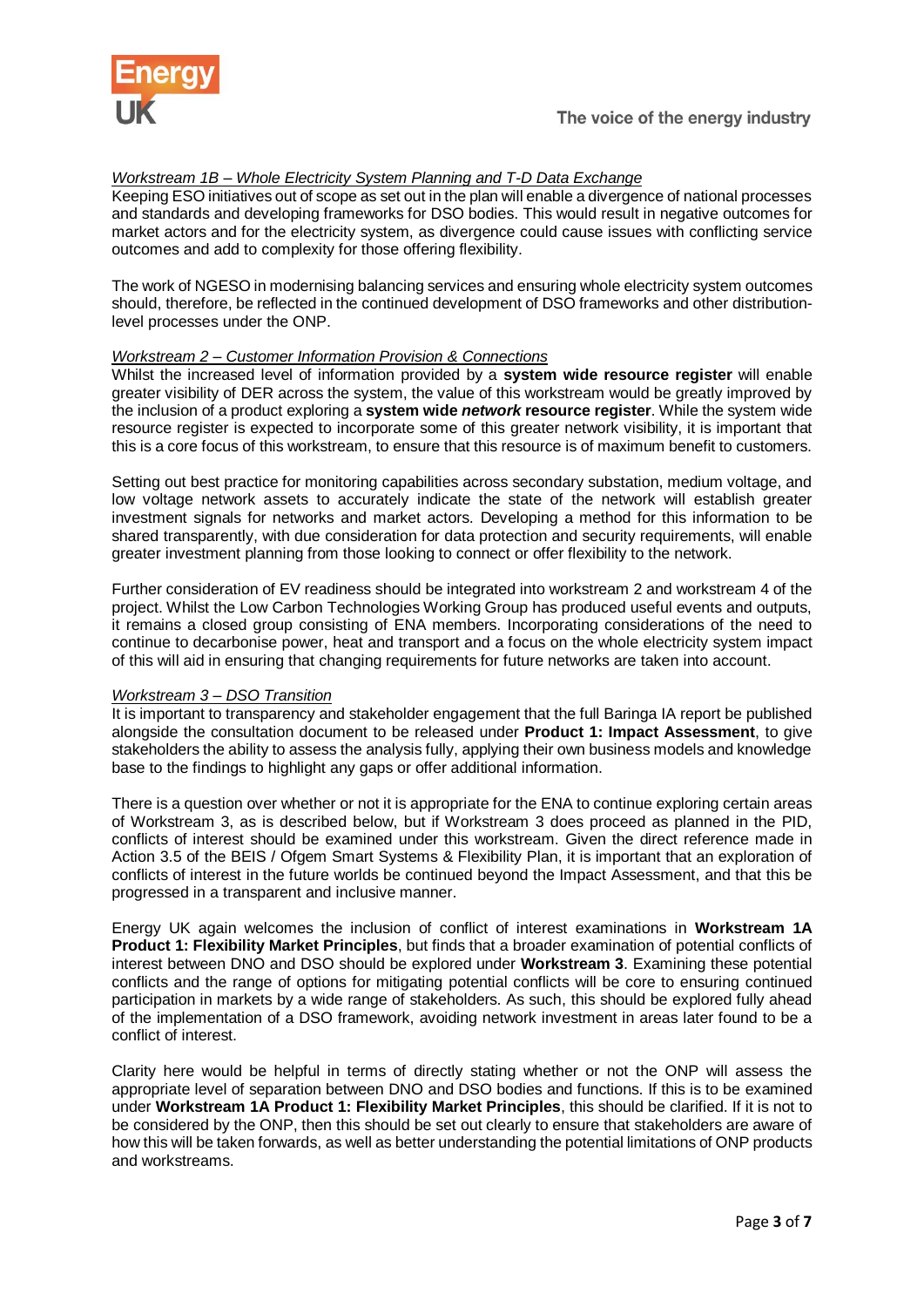

It would be beneficial for **Product 4: Review DSO Transition Roadmap** to incorporate a review of the ongoing activities of DNOs in progressing DSO strategies independently of the ONP. A number of DNOs have set out and begun to implement their own framework for DSO processes across their networks, with some already progressing actions from those strategies. These actions should be incorporated into the roadmap to ensure a holistic view of ongoing developments and that consistency is achieved wherever possible.

# *Workstream 5 – Communication and Stakeholder Engagement*

Broader Open Networks engagement in 2018 was welcomed by Energy UK and showed marked improvements on 2017. This being said, the stakeholder engagement options set out in the plan and used to date focus on dissemination of information. Whilst these helped to inform a broad range of stakeholders on what the ONP is achieving, they may not effectively promote engagement. One notable impact of this approach is the greater number of stakeholders aware of the project but uncertain of how to effectively engage with and impact change in the project.

It would be beneficial to those stakeholders, as well as to the ONP itself, to host more open interactive sessions on particular products or workstreams. Workshop findings could be publicly shared and tested with the Advisory Group before being integrated into Open Networks workstreams.

It would be useful for stakeholders and Ofgem / BEIS to see details of the events held and number of attendees at those events, as well as a breakdown of what part of industry those attendees were from. This would aid stakeholders in knowing what level of engagement the ONP has and give some understanding of where increased engagement and input may be appropriate, including where the ENA may need to actively engage with certain stakeholder groups.

## **Q3. Should any areas of work or Products be removed or deferred and if yes, why?**

There is a risk that running a large number of interdependent workstreams will result in certain areas being implemented or finalised before all the moving parts have come to a rest. Concurrent assessment means that potentially complimentary products risk contradictions or below optimal coordination. This risk should be noted and direct links made between interdependent and complimentary products, along with actions established to mitigate this risk.

The tight timelines for these products create an additional concern over the time available to adapt ONP products and workstreams to reflect stakeholder feedback. The time given between the conclusion of a consultation period and next steps for the product should be long enough to enable efficient and effective integration of feedback. In order to do this, certain timelines may need to be deferred to ensure that sufficient time is available.

It is important to ensure that feedback received in responses to Future Worlds consultation is integrated into the continued work of the ONP. Energy UK members have raised that Slide 13 of the summary of responses received to that consultation<sup>1</sup> indicates a number of areas identified by the ENA as more appropriate for Ofgem and BEIS to examine than the ONP. Nevertheless, these areas are core to a number of the products set out in the 2019 PID.

It should also be noted that under the future worlds' timelines originally set out, these areas were intended to be passed to Ofgem / BEIS in summer of 2019. Given timelines for delivery of an evidence pack at the end of 2019, Ofgem progress may be delayed by continued examination of these areas under the ONP. Delaying progression of these areas to a review process led by Ofgem risks sub-optimal integration of ongoing market developments, as well as making it more difficult to define appropriate allocation of resources for implementation or investment to deliver at low cost for consumers.

The following areas were identified as more appropriate for Ofgem / BEIS to examine:

*1. DNO – DSO separation*

1

*2. DNO participation in flexibility markets as a provider*

<sup>1</sup> http://www.energynetworks.org/assets/files/Future%20Worlds%20responses%20summary%20v1.3.pdf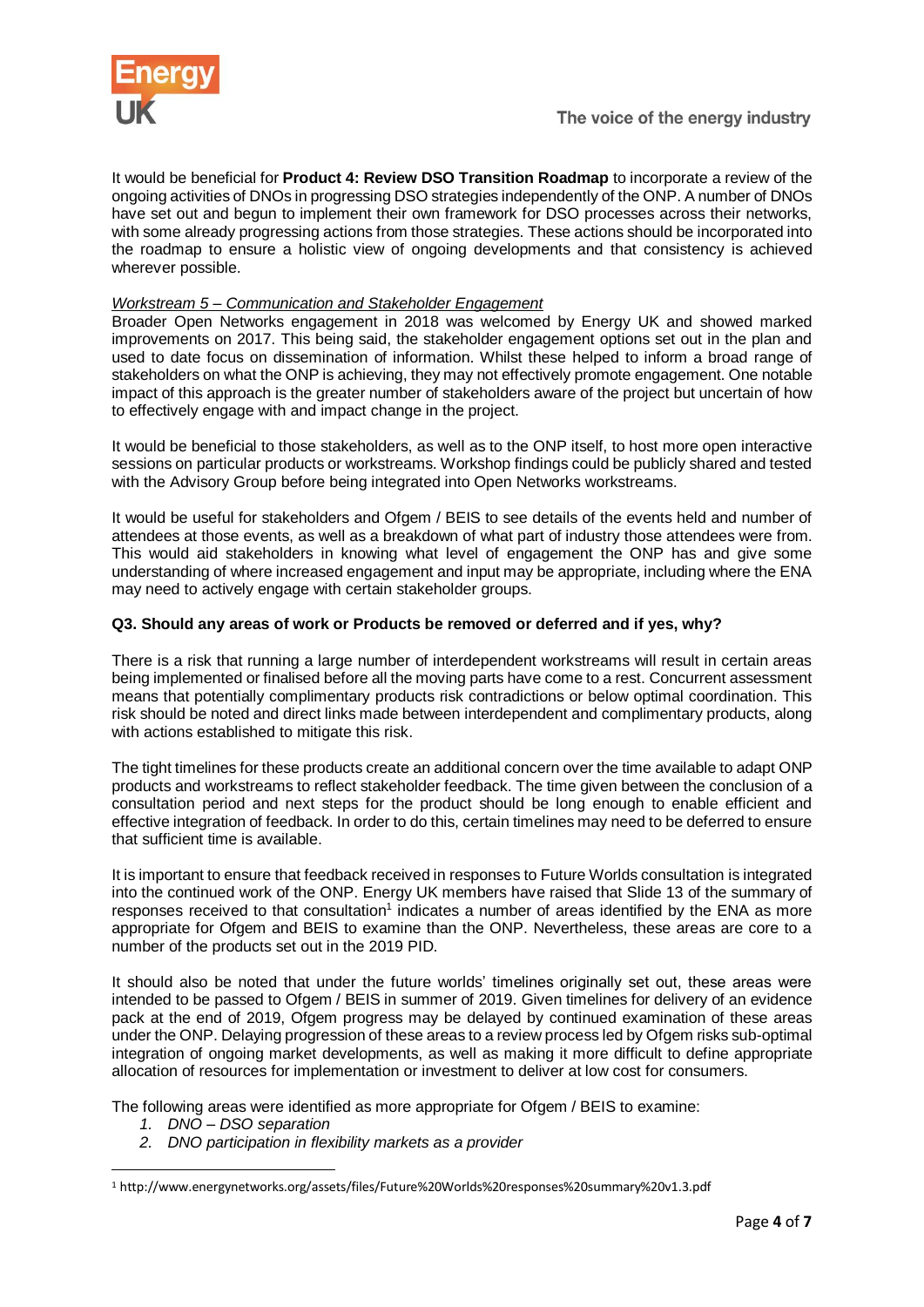

- *3. Neutral market facilitator as a regulated activity*
- *4. Clarification of when it is appropriate to use of flexibility of the network itself*
- *5. Need for backstop when the market fails to deliver*
- *6. Some respondents suggested the pace of change implies that an incremental approach to transition is the only viable option.*
- *7. A recognition that to implement some of the next steps will require the support of regulator and broader industry (e.g. Charging, planning standards and codes).*

Under **Workstream 3 – DSO transition**, a number of products can only be accurate if some of the above areas are incorporated. As these are identified as more appropriate for Ofgem and BEIS to take forwards, it may be most appropriate to remove these elements from the workplan and pass existing work on to BEIS and Ofgem in a timely manner. This would avoid encouraging investment and activity from DNOs that would later be costly to reverse or separate from other DNO activities. Failure to promptly address these questions risks slowing the rate of market investment in flexibility.

Clarity would be welcome on whether **Workstream 1A Product 1: Flexibility Market Services** will go beyond the identification of conflicts in setting out options for mitigation or removal of those conflicts. If this product is restricted to identifying potential conflicts then Ofgem will need to carry out work to mitigate or remove conflicts regardless of the findings of other workstreams.

It may, therefore, be more appropriate for Ofgem to take that work forward by delivering a public call for evidence in the first half of 2019 with a similar remit to **Workstream 1A Product 1: Flexibility Market Services**. This would enable Ofgem to progress this work without waiting for the ONP to deliver its 2019 evidence / recommendations, resulting in faster delivery of mitigating regulations and actions, preventing costly reversal of network investment, as well as avoiding unnecessary duplication of efforts.

In lieu of removing Workstream 3 completely, the ENA could instead set out the limitations of each product in initial scoping of those products. Establishing specific requirements and limits for products, as has been for the entire project in the PID, will enable the development of further analysis in those areas by Ofgem and BEIS in parallel to the work of the ONP. This is a potentially significant issue with the progression of the 2019 workplan, and should be directly addressed in the PID.

Workstream 3 Products impacted by this issue, either directly or indirectly, include:

- Product 1 Impact Assessment
- Product 2 Consolidate future world characteristics
- Product 3 Key enablers and decisions required
- Product 4 Review DSO transition roadmap
- Product  $5$  Identify future world products to trial
- Product 6 Further modelling

### **Q4. Do you agree with the proposed Products for wider consultation and what other work should be consulted on and why?**

A large number of consultations are expected for the energy industry in 2019 and industry is hesitant to ask for additional consultations given a lack of available resource. Many energy stakeholders will have limited capacity to spare throughout 2019 and may be unable to engage in both existing an additional consultations. The use of workshops and interactive open sessions with industry would help to ensure engagement on important products that are not publically consulted on. Energy UK would be interested in helping in arranging or hosting such sessions as appropriate.

## **Q5. Do you agree with the defined Dependencies, have we prioritised dependencies inappropriately or are there any missing?**

The 2019 PID indicates a number of dependencies, but does not identify how these will impact the work of the ONP or how potential conflicts or contradictions will be addressed. More clarity would be welcome on how these dependencies will impact the work of the ONP and how these impacts will be monitored moving forwards.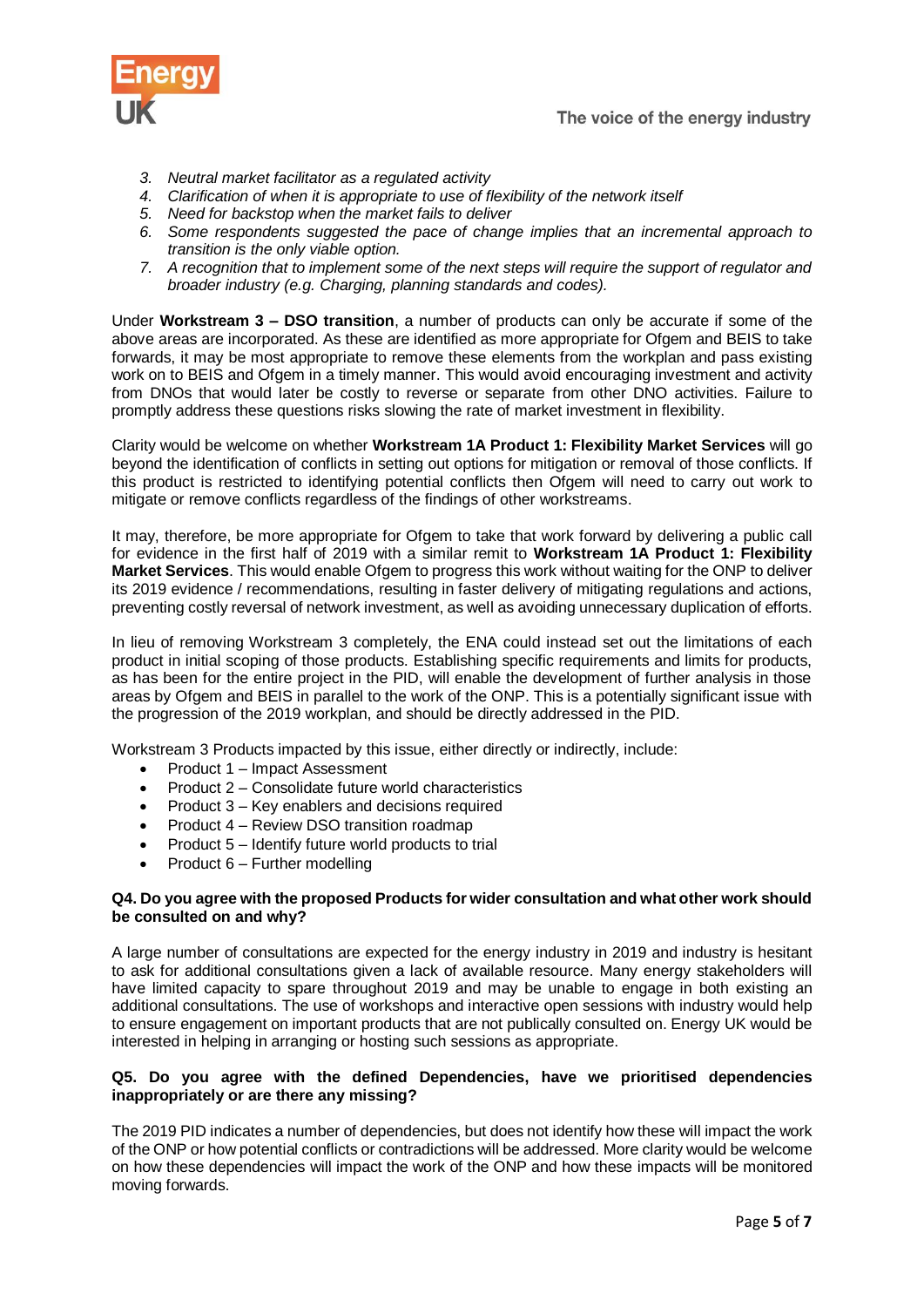

-

Energy UK believes that wider actions of the Smart Systems and Flexibility Plan (SSFP) should be added. Whilst some of those actions are not relevant, the work progressed under the SSFP will define the direction of travel across the energy industry. The work of the Energy Data Taskforce, definition of Energy Storage in licencing and legislation, and a range of other actions will directly influence the future operation of distribution networks, including the mitigation of conflicts of interest as set out above.

Within the SSFP Update Report<sup>2</sup> is an action detailed on page 17, whereby Ofgem has asked the ENA to establish a forum on Charging of Assessment and Design fees in order to ensure a harmonised approach. It should be made clear where and when this work will take place, including whether or not this will be performed as part of the ONP and which stakeholders will be invited to participate.

In addition, the Ofgem Network Access and Forward-Looking Charges work has set out that development of mechanisms to enable access rights between users as attributed to industry. This work has simultaneously been removed from the 2019 PID, and Energy UK would ask for clarity of where this work will fall and how it will be progressed.

#### **Q6. Is one consultation per quarter a suitable number and frequency, can you only support fewer or would you rather see more?**

One consultation per quarter seems appropriate as long as these are supported by appropriate stakeholder engagement activity. Energy UK would encourage ENA to work to ensure that these consultations are approximately equivalent in terms of resource required to respond. It should be noted that the number of consultations should continue to be driven by need rather than by convenience, and whilst it will be a constraint to incorporate additional consultations. Energy UK will engage with all outputs from the project.

It would be greatly beneficial to ensure that stakeholders are able to engage easily with these consultations by continuing to deliver webinars early in the consultation period. Additional engagement may be appropriate before and after these consultations, given the usually large size and scope of these consultations.

Energy UK would recommend an examination of the NGESO C16 Annual Review process, which included stakeholder engagement ahead of the consultation to enable input into what the consultation should focus on and deliver. Engagement following consultations should be wide and inclusive, reaching beyond the Advisory Group, and should directly address how the ONP is integrating comments into work moving forwards.

#### **Q7. Do you agree with the proposed Whole Energy Systems Workstream 4 and can you please provide any relevant Whole Energy Systems projects, initiatives or views that you would like considered as part of that new workstream?**

Energy UK will, in the coming months, release a series of papers entitled 'The Future of Energy', setting out a broad vision from industry of the direction of travel over the next ten years. This may be of value to the Open Networks workstream and Energy UK would be happy to engage further or answer questions based on that work.

It is important that the process for this workstream be transparent, as clarity is not given in the PID as to how this work will be delivered. Energy UK welcomes the creation of the Workstream 4 group and is glad to have been invited to participate, but Energy UK members were not aware of the group, its remit, or its membership. This should be clarified publically to enable transparency.

There is a risk apparent in the inclusion of gas considerations, in that the additional stakeholder engagement and research required may delay low regrets actions from being taken forward across

<sup>&</sup>lt;sup>2</sup> https://assets.publishing.service.gov.uk/government/uploads/system/uploads/attachment\_data/file/756051/ssfpprogress-update.pdf